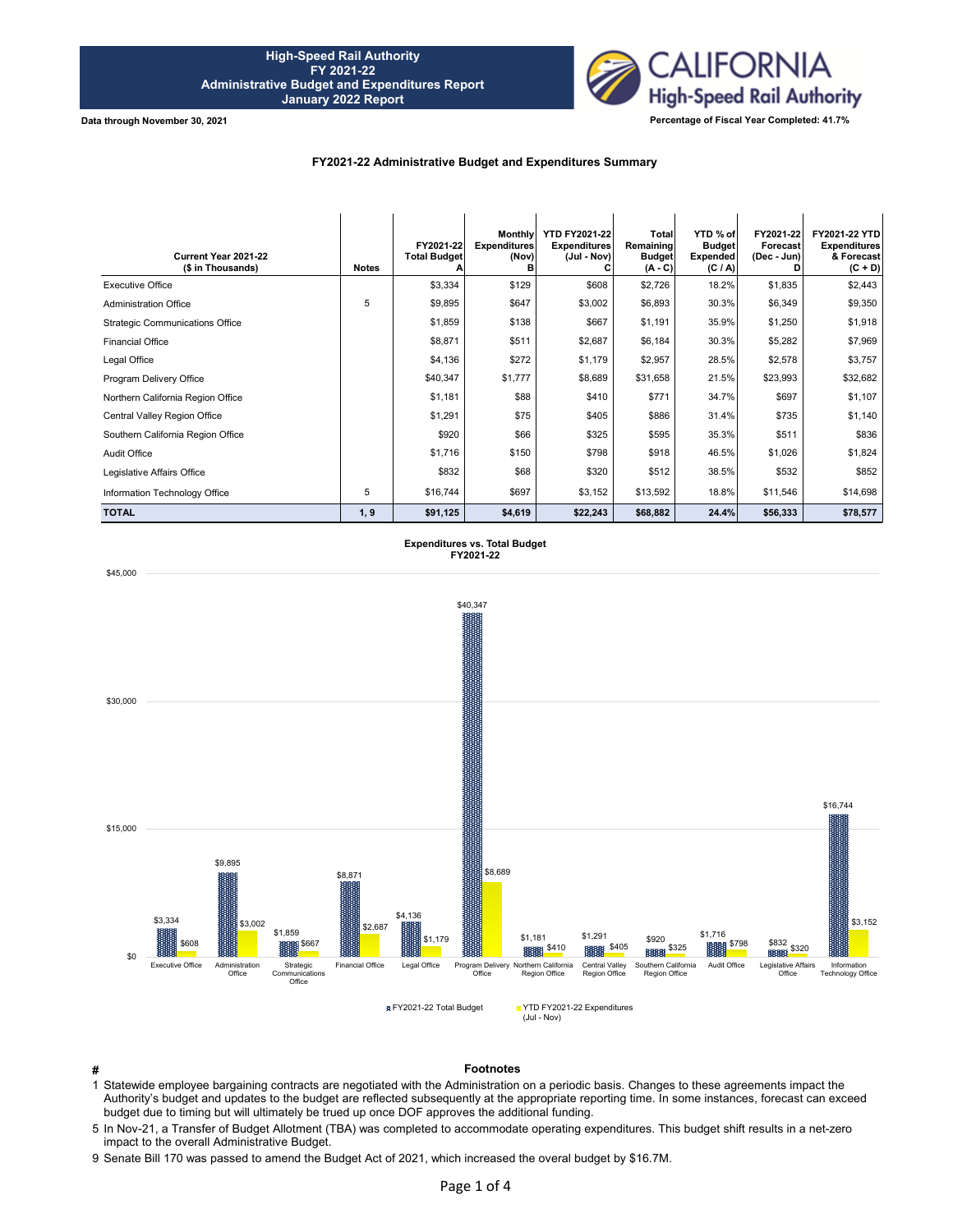

## **FY2021-22 Administrative Budget Expenditures Summary by Line Item Detail**

| <b>Description</b>                                      | <b>Notes</b> | FY2021-22<br>Total<br><b>Budget</b> | <b>Monthly</b><br><b>Expenditures</b><br>(Nov) | <b>YTD</b><br><b>Expenditures</b><br>(Jul - Nov) | Total<br>Remaining<br><b>Budget</b> | FY2021-22<br>Forecast<br>(Dec - Jun) | <b>YTD</b><br><b>Expenditures</b><br>& Forecast |
|---------------------------------------------------------|--------------|-------------------------------------|------------------------------------------------|--------------------------------------------------|-------------------------------------|--------------------------------------|-------------------------------------------------|
| Salaries and Wages                                      |              | \$45,639,483                        | \$2,829,982                                    | \$13,825,169                                     | \$31,814,314                        | \$24,355,224                         | \$38,180,393                                    |
| <b>Benefits</b>                                         | 1            | \$23,528,051                        | \$1,282,309                                    | \$6,505,730                                      | \$17,022,320                        | \$11,932,921                         | \$18,438,651                                    |
| <b>TOTAL PERSONAL SERVICES</b>                          |              | \$69,167,534                        | \$4,112,291                                    | \$20,330,899                                     | \$48,836,634                        | \$36,288,145                         | \$56,619,044                                    |
| <b>General Expense</b>                                  |              | \$847.703                           | \$17,099                                       | \$32,161                                         | \$815,542                           | \$815,542                            | \$847,703                                       |
| <b>Board Costs</b>                                      |              | \$126.745                           | \$406                                          | \$3,754                                          | \$122,991                           | \$122,991                            | \$126,745                                       |
| Printing                                                |              | \$305,000                           | \$0                                            | \$0                                              | \$305,000                           | \$305,000                            | \$305,000                                       |
| Communications                                          |              | \$751,291                           | \$23,868                                       | \$154,464                                        | \$596,827                           | \$596,827                            | \$751,291                                       |
| Postage                                                 |              | \$35,000                            | \$0                                            | \$0                                              | \$35,000                            | \$35,000                             | \$35,000                                        |
| Travel, In-State                                        |              | \$874,540                           | \$9,054                                        | \$33,431                                         | \$841,109                           | \$841,109                            | \$874,540                                       |
| Travel. Out-Of-State                                    |              | \$32,200                            | \$0                                            | \$0                                              | \$32,200                            | \$32,200                             | \$32,200                                        |
| Training                                                |              | \$537,170                           | \$1,940                                        | \$8,973                                          | \$528,197                           | \$528,197                            | \$537,170                                       |
| Rent - Building and Grounds                             |              | \$3,726,724                         | \$172,339                                      | \$769,590                                        | \$2,957,135                         | \$2,957,135                          | \$3,726,724                                     |
| Consulting and Professional Services: Interdepartmental |              | \$3,542,375                         | \$97,436                                       | \$252,862                                        | \$3,289,513                         | \$3,289,513                          | \$3,542,375                                     |
| Consulting and Professional Services: External          |              | \$6,508,795                         | \$35,694                                       | \$264,916                                        | \$6,243,879                         | \$6,243,879                          | \$6,508,795                                     |
| <b>Consolidated Data Centers</b>                        |              | \$1,963,365                         | \$113,908                                      | \$139,218                                        | \$1,824,147                         | \$1,824,147                          | \$1,963,365                                     |
| Information Technology                                  |              | \$2,706,558                         | \$34,841                                       | \$253,070                                        | \$2,453,488                         | \$2,453,488                          | \$2,706,558                                     |
| TOTAL OPERATING EXP AND EQUIP                           |              | \$21,957,466                        | \$506,585                                      | \$1,912,437                                      | \$20,045,029                        | \$20,045,029                         | \$21,957,466                                    |
| <b>TOTALS</b>                                           | 9            | \$91,125,000                        | \$4,618,876                                    | \$22.243.336                                     | \$68,881,664                        | \$56,333,174                         | \$78,576,510                                    |

| Percentage | Category                                                     |
|------------|--------------------------------------------------------------|
| 29.4%      | Percentage of Personal Services Budget Expended              |
| 8.7%       | Percentage of Operating Expenses & Equipment Budget Expended |
| 24.4%      | Percentage of Total Budget Expended                          |
| 41.7%      | Percentage of Fiscal Year Completed                          |
|            |                                                              |

## **# Footnotes**

1 Statewide employee bargaining contracts are negotiated with the Administration on a periodic basis. Changes to these agreements impact the Authority's budget and updates to the budget are reflected subsequently at the appropriate reporting time. In some instances, forecast can exceed budget due to timing but will ultimately be trued up once DOF approves the additional funding.

9 Senate Bill 170 was passed to amend the Budget Act of 2021, which increased the overal budget by \$16.7M.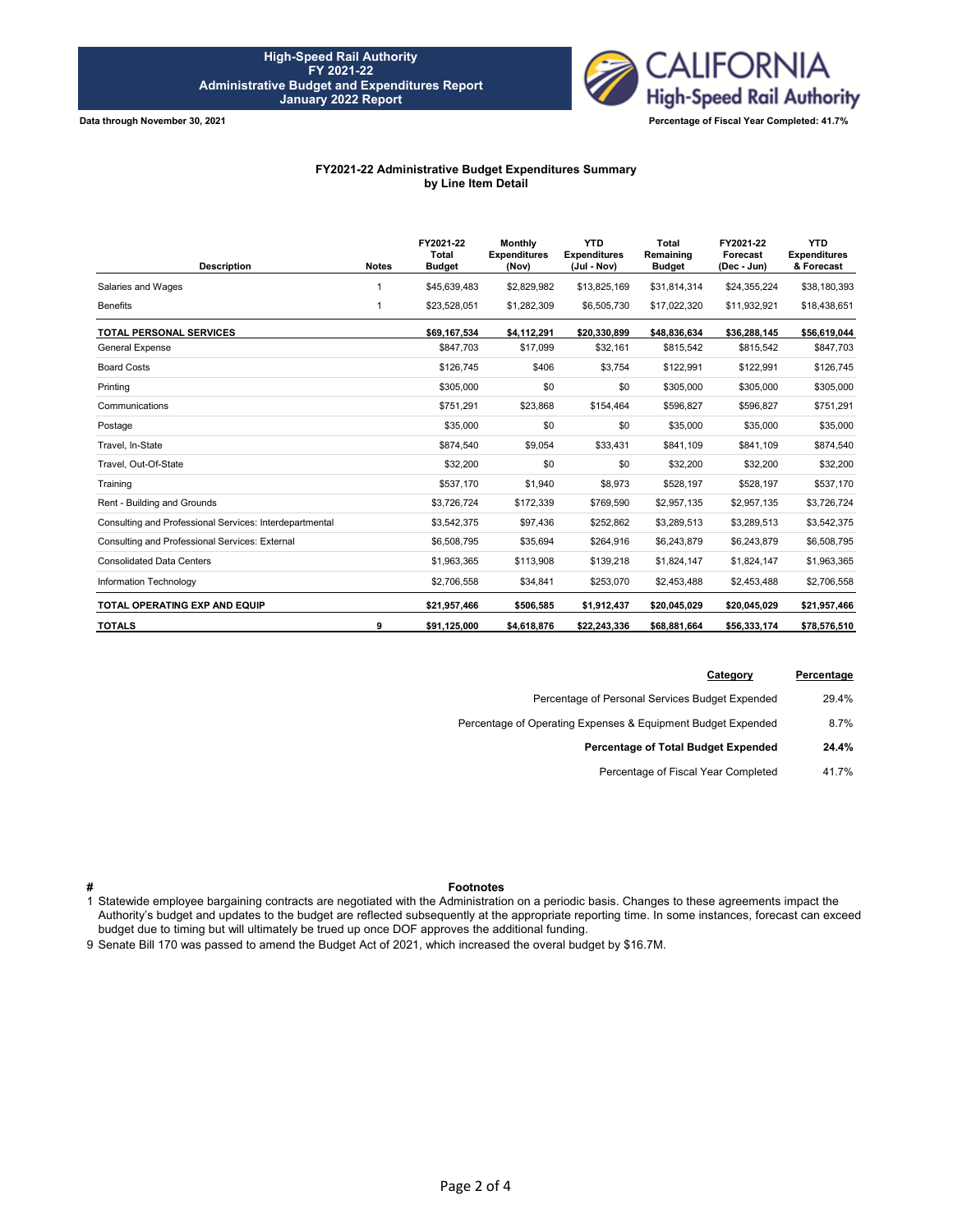

## **FY2021-22 Position Summary All Offices**

| <b>All Offices</b>                     | <b>Notes</b> | Total<br><b>Authorized</b><br><b>Positions</b> | <b>Total</b><br><b>Filled</b><br><b>Positions</b> | Total<br>Vacant<br><b>Positions</b> | <b>Prior Month</b><br>Vacant<br><b>Positions</b> | <b>Total</b><br>Vacancy<br>Rate | <b>Prior Month</b><br>Vacancy<br>Rate |
|----------------------------------------|--------------|------------------------------------------------|---------------------------------------------------|-------------------------------------|--------------------------------------------------|---------------------------------|---------------------------------------|
| <b>Executive Office</b>                |              | 11.0                                           | 6.0                                               | 5.0                                 | 5.0                                              | 45.5%                           | 45.5%                                 |
| <b>Administration Office</b>           | 10           | 46.0                                           | 41.0                                              | 5.0                                 | 10.0                                             | 10.9%                           | 21.7%                                 |
| <b>Strategic Communications Office</b> |              | 10.0                                           | 9.0                                               | 1.0                                 | 1.0                                              | 10.0%                           | 10.0%                                 |
| <b>Financial Office</b>                | 10           | 60.0                                           | 46.0                                              | 14.0                                | 15.0                                             | 23.3%                           | 25.0%                                 |
| Legal Office                           | 10           | 13.0                                           | 10.0                                              | 3.0                                 | 3.0                                              | 23.1%                           | 23.1%                                 |
| Program Delivery Office                | 10           | 180.0                                          | 109.0                                             | 71.0                                | 73.0                                             | 39.4%                           | 40.6%                                 |
| Northern California Region Office      |              | 8.0                                            | 7.0                                               | 1.0                                 | 1.0                                              | 12.5%                           | 12.5%                                 |
| Central Valley Region Office           |              | 9.0                                            | 5.0                                               | 4.0                                 | 4.0                                              | 44.4%                           | 44.4%                                 |
| Southern California Region Office      |              | 6.0                                            | 5.0                                               | 1.0                                 | 1.0                                              | 16.7%                           | 16.7%                                 |
| <b>Audit Office</b>                    |              | 13.0                                           | 12.0                                              | 1.0                                 | 1.0                                              | 7.7%                            | 7.7%                                  |
| Legislative Affairs Office             |              | 4.0                                            | 4.0                                               | 0.0                                 | 0.0                                              | 0.0%                            | $0.0\%$                               |
| Information Technology Office          | 10           | 69.0                                           | 41.0                                              | 28.0                                | 29.0                                             | 40.6%                           | 42.0%                                 |
| <b>Total</b>                           | 1, 7         | 429.0                                          | 295.0                                             | 134.0                               | 143.0                                            | 31.2%                           | 33.3%                                 |

**Vacancies Trend**



1 Statewide employee bargaining contracts are negotiated with the Administration on a periodic basis. Changes to these agreements impact the Authority's budget and updates to the budget are reflected subsequently at the appropriate reporting time. In some instances, forecast can exceed budget due to timing but will ultimately be trued up once DOF approves the additional funding.

7 This report reflects State employees only.

10 Senate Bill 170 was passed to amend the Budget Act of 2021, in which the Authority received 73 new state positions. The additional positions have been allocated to the following Office's: Program Delivery (39), Information Technology (25), Financial (5), Legal (3), and Administration (1).